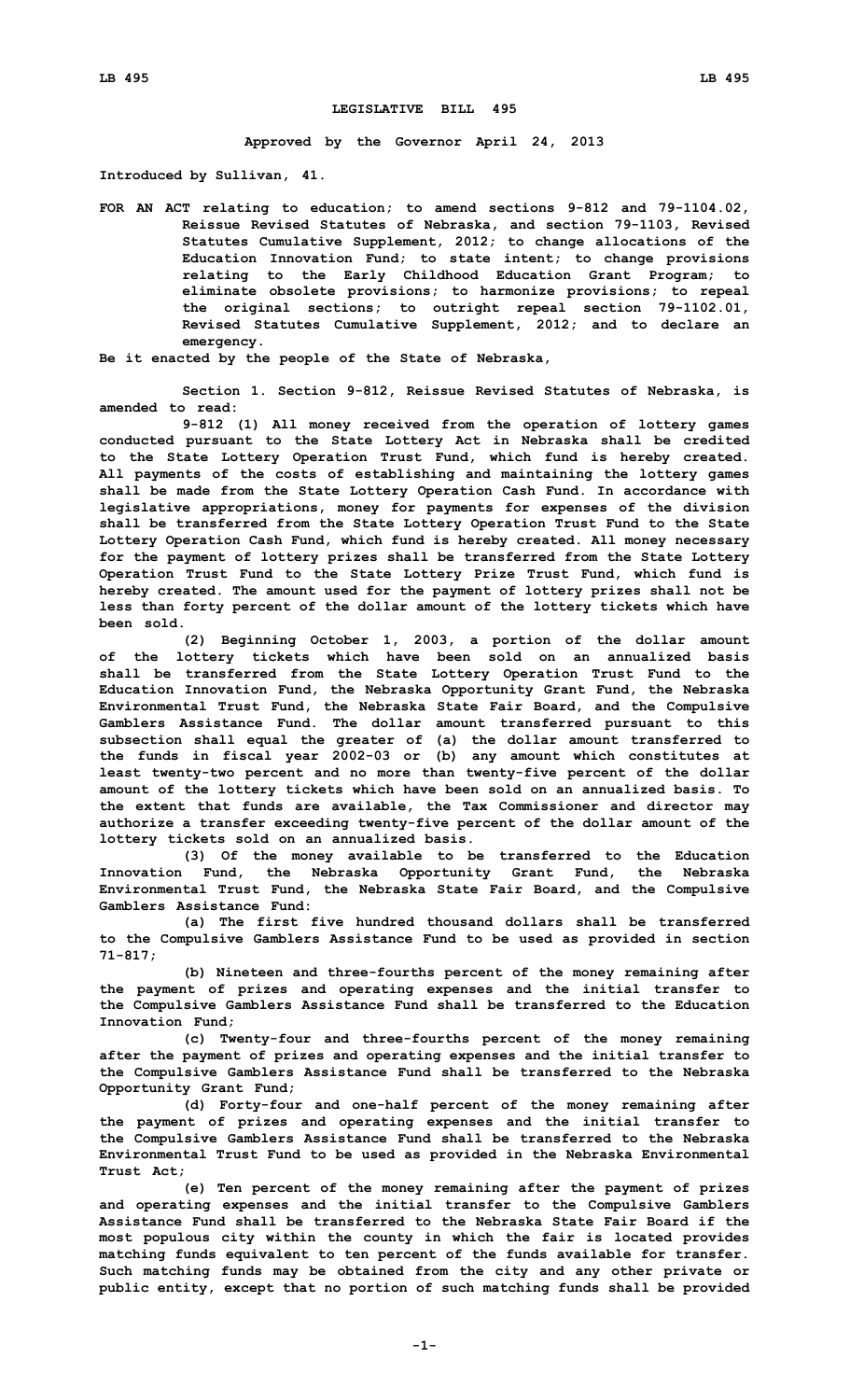**by the state. If the Nebraska State Fair ceases operations, ten percent of the money remaining after the payment of prizes and operating expenses and the initial transfer to the Compulsive Gamblers Assistance Fund shall be transferred to the General Fund; and**

**(f) One percent of the money remaining after the payment of prizes and operating expenses and the initial transfer to the Compulsive Gamblers Assistance Fund shall be transferred to the Compulsive Gamblers Assistance Fund to be used as provided in section 71-817.**

**(4)(a) The Education Innovation Fund is created. At least seventy-five percent of the lottery proceeds allocated to the Education Innovation Fund shall be available for disbursement.**

**(b) For fiscal year 2010-11, the Education Innovation Fund shall be allocated as follows: The first one million dollars shall be transferred to the Excellence in Teaching Cash Fund to fund the Excellence in Teaching Act, and the amount remaining in the Education Innovation Fund shall be allocated, after administrative expenses, for distance education equipment and incentives pursuant to sections 79-1336 and 79-1337.**

**(c) For fiscal year 2011-12, the Education Innovation Fund shall be allocated as follows: (i) The first two hundred twenty-five thousand dollars shall be transferred to the Excellence in Teaching Cash Fund to fund the Attracting Excellence to Teaching Program; (ii) the next three million three hundred sixty-five thousand nine hundred sixty-two dollars shall be distributed to school districts as grants pursuant to the Early Childhood Education Grant Program; (iii) the next two million one hundred seventy-five thousand six hundred seventy-three dollars shall be distributed to local systems as grants for approved accelerated or differentiated curriculum programs for students identified as learners with high ability pursuant to section 79-1108.02; (iv) the next four hundred ninety-one thousand five hundred forty-one dollars shall be used by the State Department of Education for the development of an integrated early childhood, elementary, secondary, and postsecondary student information system; (v) the next four hundred fifty thousand dollars shall fund the Center for Student Leadership and Extended Learning Act; (vi) the next one hundred fourteen thousand six hundred twenty-nine dollars shall fund the multicultural education program created under section 79-720; (vii) the next one hundred twenty-three thousand four hundred sixty-eight dollars shall be used by the department to employ persons to investigate and prosecute alleged violations as provided in section 79-868; (viii) up to the next one hundred sixty thousand dollars shall be used by the department to implement section 79-759; and (ix) the amount remaining shall be allocated, after administrative expenses, for distance education equipment and incentives pursuant to sections 79-1336 and 79-1337.**

**(d) (b) For fiscal year 2012-13, the Education Innovation Fund shall be allocated as follows: (i) The first forty-five thousand dollars shall be transferred to the Excellence in Teaching Cash Fund to fund the Attracting Excellence to Teaching Program; (ii) the next three million three hundred sixty-five thousand nine hundred sixty-two dollars shall be distributed to school districts as grants pursuant to the Early Childhood Education Grant Program; (iii) the next two million one hundred seventy-five thousand six hundred seventy-three dollars shall be distributed to local systems as grants for approved accelerated or differentiated curriculum programs for students identified as learners with high ability pursuant to section 79-1108.02; (iv) the next one hundred eight thousand one hundred thirty-six dollars shall be used by the department State Department of Education for the development of an integrated early childhood, elementary, secondary, and postsecondary student information system; (v) the next four hundred fifty thousand dollars shall fund the Center for Student Leadership and Extended Learning Act; (vi) the next one hundred fourteen thousand six hundred twenty-nine dollars shall be used by the department to fund the multicultural education program created under section 79-720; (vii) the next one hundred twenty-three thousand four hundred sixty-eight dollars shall be used by the department to employ persons to investigate and prosecute alleged violations as provided in section 79-868; (viii) up to the next one hundred sixty thousand dollars shall be used by the department to implement section 79-759; (ix) the next twenty-seven thousand two hundred dollars shall be used to fund the Interstate Compact on Educational Opportunity for Military Children; (x) the next two hundred thousand dollars shall be used to provide grants to establish bridge programs pursuant to sections 79-1189 to 79-1195; and (xi) the amount remaining shall be allocated, after administrative expenses, for distance education equipment and incentives pursuant to sections 79-1336 and 79-1337.**

**(e) (c) For fiscal year 2013-14, the Education Innovation Fund shall be allocated as follows: (i) The first one million dollars shall be transferred to the Excellence in Teaching Cash Fund to fund the Excellence in**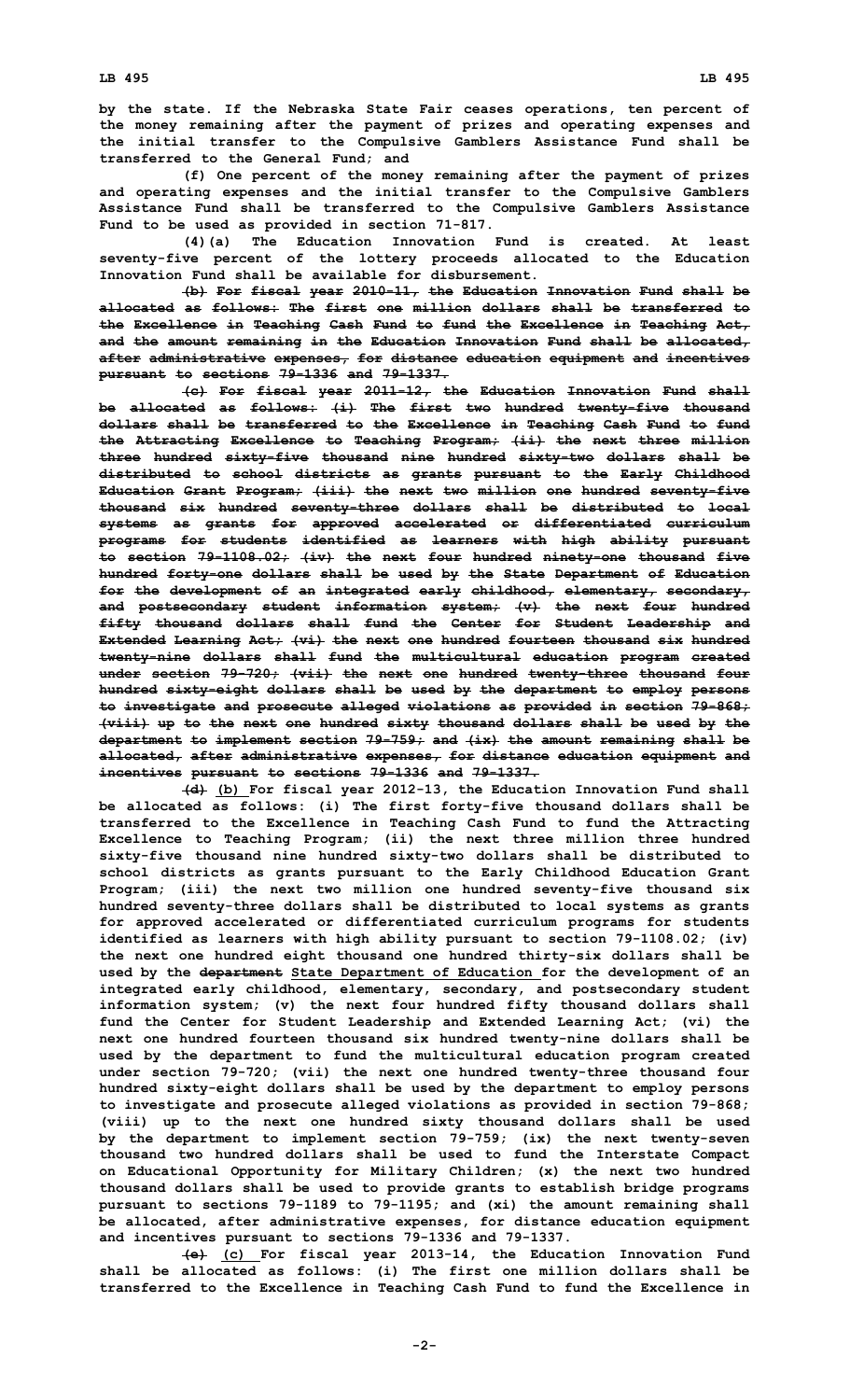**Teaching Act; (ii) the next allocation shall be distributed to local systems as grants for approved accelerated or differentiated curriculum programs for students identified as learners with high ability pursuant to section 79-1108.02 in an aggregated amount up to the amount distributed in the prior fiscal year for such purposes increased by the basic allowable growth rate pursuant to section 79-1025; (iii) the next allocation shall be used by the State Department of Education for the integrated early childhood, elementary, secondary, and postsecondary student information system in an aggregated amount up to the amount used in the prior fiscal year for such purposes increased by the basic allowable growth rate pursuant to section 79-1025; (iv) the next allocation shall fund the Center for Student Leadership and Extended Learning Act in an aggregated amount up to the amount used in the prior fiscal year for such purposes increased by the basic allowable growth rate pursuant to section 79-1025; (v) the next allocation shall be used by the department to fund the multicultural education program created under section 79-720 in an aggregated amount up to the amount used in the prior fiscal year for such purposes increased by the basic allowable growth rate pursuant to section 79-1025; (vi) the next allocation shall be used by the department to employ persons to investigate and prosecute alleged violations as provided in section 79-868 in an aggregated amount up to the amount used in the prior fiscal year for such purposes increased by the basic allowable growth rate pursuant to section 79-1025; (vii) (iii) up to the next one hundred sixty thousand dollars shall be used by the department State Department of Education to implement section 79-759; (viii) (iv) the next one million seven hundred fifty thousand dollars shall be allocated to early childhood education grants awarded by the department pursuant to section 79-1103; (v) the next one million dollars shall be transferred to the Early Childhood Education Endowment Cash Fund for use pursuant to section 79-1104.02; (vi) the next two hundred thousand dollars shall be used to provide grants to establish bridge programs pursuant to sections 79-1189 to 79-1195; (vii) the next ten thousand dollars shall be used to fund the Interstate Compact on Educational Opportunity for Military Children; and (ix) (viii) the amount remaining shall be allocated, after administrative expenses, for distance education equipment and incentives pursuant to sections 79-1336 and 79-1337.**

**(f) (d) For fiscal year 2014-15, the Education Innovation Fund shall be allocated as follows: (i) The first one million dollars shall be transferred to the Excellence in Teaching Cash Fund to fund the Excellence in Teaching Act; (ii) the next allocation shall be distributed to local systems as grants for approved accelerated or differentiated curriculum programs for students identified as learners with high ability pursuant to section 79-1108.02 in an aggregated amount up to the amount distributed in the prior fiscal year for such purposes increased by the basic allowable growth rate pursuant to section 79-1025; (iii) the next allocation shall be used by the State Department of Education for the integrated early childhood, elementary, secondary, and postsecondary student information system in an aggregated amount up to the amount used in the prior fiscal year for such purposes increased by the basic allowable growth rate pursuant to section 79-1025; (iv) the next allocation shall fund the Center for Student Leadership and Extended Learning Act in an aggregated amount up to the amount used in the prior fiscal year for such purposes increased by the basic allowable growth rate pursuant to section 79-1025; (v) the next allocation shall be used by the department to fund the multicultural education program created under section 79-720 in an aggregated amount up to the amount used in the prior fiscal year for such purposes increased by the basic allowable growth rate pursuant to section 79-1025; (vi) the next allocation shall be used by the department to employ persons to investigate and prosecute alleged violations as provided in section 79-868 in an aggregated amount up to the amount used in the prior fiscal year for such purposes increased by the basic allowable growth rate pursuant to section 79-1025; (vii) (iii) the next one million eight hundred fifty thousand dollars shall be allocated to early childhood education grants awarded by the State Department of Education pursuant to section 79-1103; (iv) the next one million dollars shall be transferred to the Early Childhood Education Endowment Cash Fund for use pursuant to section 79-1104.02; (v) the next two hundred thousand dollars shall be used to provide grants to establish bridge programs pursuant to sections 79-1189 to 79-1195; (vi) the next ten thousand dollars shall be used to fund the Interstate Compact on Educational Opportunity for Military Children; and (viii) (vii) the amount remaining shall be allocated, after administrative expenses, for distance education equipment and incentives pursuant to sections 79-1336 and 79-1337.**

**(g) (e) For fiscal year 2015-16, the Education Innovation Fund shall be allocated as follows: (i) The first one million dollars shall be transferred to the Excellence in Teaching Cash Fund to fund the Excellence in**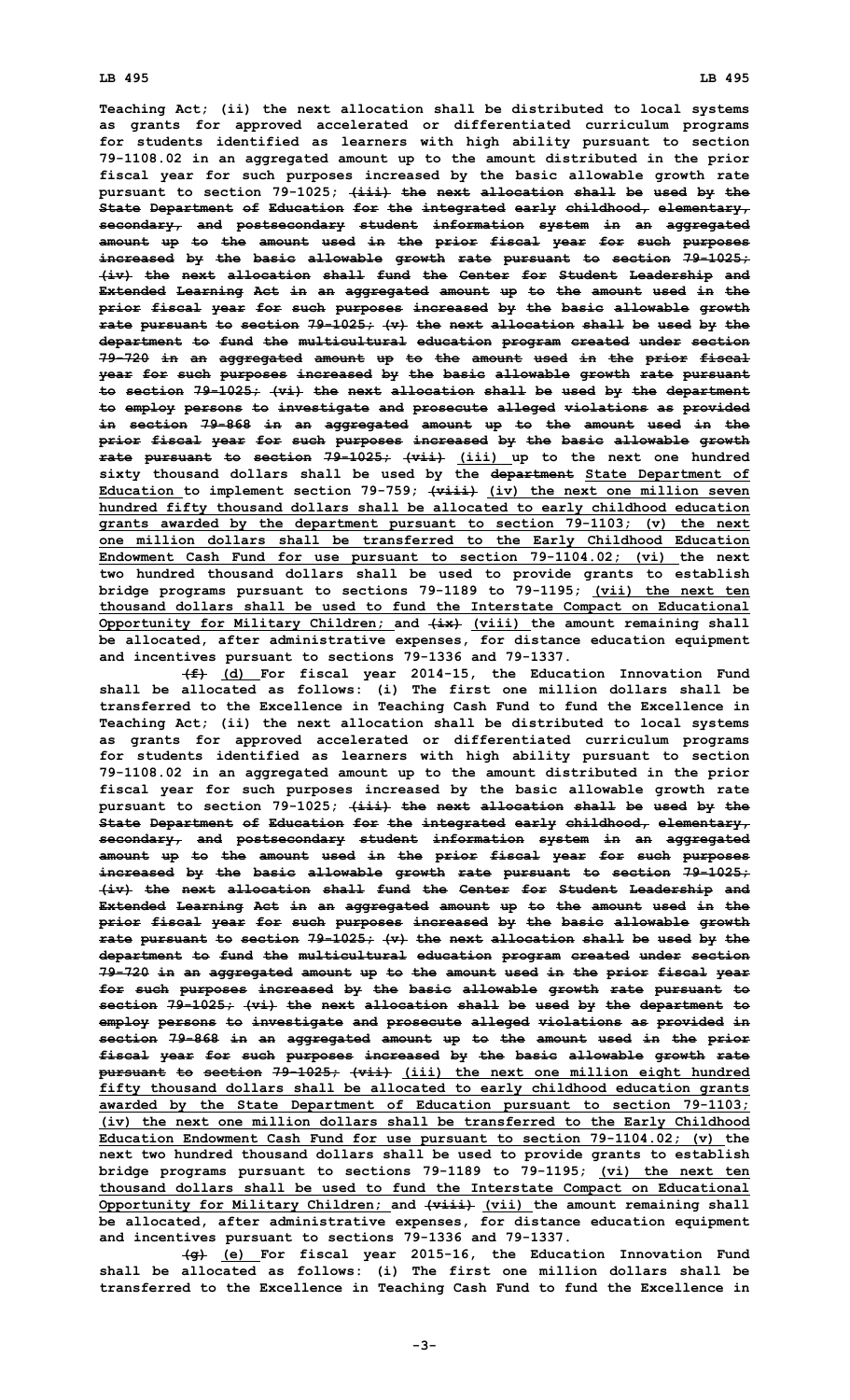**Teaching Act; (ii) the next allocation shall be distributed to local systems as grants for approved accelerated or differentiated curriculum programs for students identified as learners with high ability pursuant to section 79-1108.02 in an aggregated amount up to the amount distributed in the prior fiscal year for such purposes increased by the basic allowable growth rate pursuant to section 79-1025; (iii) the next allocation shall be used by the State Department of Education for the integrated early childhood, elementary, secondary, and postsecondary student information system in an aggregated amount up to the amount used in the prior fiscal year for such purposes increased by the basic allowable growth rate pursuant to section 79-1025; (iv) the next allocation shall fund the Center for Student Leadership and Extended Learning Act in an aggregated amount up to the amount used in the prior fiscal year for such purposes increased by the basic allowable growth rate pursuant to section 79-1025; (v) the next allocation shall be used by the department to fund the multicultural education program created under section 79-720 in an aggregated amount up to the amount used in the prior fiscal year for such purposes increased by the basic allowable growth rate pursuant to section 79-1025; (vi) the next allocation shall be used by the department to employ persons to investigate and prosecute alleged violations as provided in section 79-868 in an aggregated amount up to the amount used in the prior fiscal year for such purposes increased by the basic allowable growth rate pursuant to section 79-1025; and (vii) (iii) the next one million nine hundred fifty thousand dollars shall be allocated to early childhood education grants awarded by the State Department of Education pursuant to section 79-1103; (iv) the next one million dollars shall be transferred to the Early Childhood Education Endowment Cash Fund for use pursuant to section 79-1104.02; (v) the next ten thousand dollars shall be used to fund the Interstate Compact on Educational Opportunity for Military Children; and (vi) the amount remaining shall be allocated, after administrative expenses, for distance education equipment and incentives pursuant to sections 79-1336 and 79-1337.**

**(h) (f) For fiscal year 2016-17 and each fiscal year thereafter, the Education Innovation Fund shall be allocated, after administrative expenses, for education purposes as provided by the Legislature.**

**(5) Any money in the State Lottery Operation Trust Fund, the State Lottery Operation Cash Fund, the State Lottery Prize Trust Fund, or the Education Innovation Fund available for investment shall be invested by the state investment officer pursuant to the Nebraska Capital Expansion Act and the Nebraska State Funds Investment Act.**

**(6) Unclaimed prize money on <sup>a</sup> winning lottery ticket shall be retained for <sup>a</sup> period of time prescribed by rules and regulations. If no claim is made within such period, the prize money shall be used at the discretion of the Tax Commissioner for any of the purposes prescribed in this section.**

**(7) It is the intent of the Legislature to replace funding from the Education Innovation Fund with General Fund appropriations to the State Department of Education beginning with FY2013-14 for (a) the integrated early childhood, elementary, secondary, and postsecondary student information system, (b) the Center for Student Leadership and Extended Learning Act, (c) the multicultural education program created under section 79-720, and (d) the employment of persons to investigate and prosecute alleged violations as provided in section 79-868.**

**Sec. 2. Section 79-1103, Revised Statutes Cumulative Supplement, 2012, is amended to read:**

**79-1103 (1)(a) The State Department of Education shall establish and administer the Early Childhood Education Grant Program. Upon the effective date of an endowment agreement, administration of the Early Childhood Education Grant Program with respect to programs for children from birth to age three shall transfer to the board of trustees. If there is no endowment agreement in effect, the department shall request proposals in accordance with this section for all early childhood education programs from school districts, individually or in cooperation with other school districts or educational service units, working in cooperation with existing nonpublic programs which meet the requirements of subsection (2) of section 79-1104. If there is an endowment agreement in effect, the board of trustees shall administer the Early Childhood Education Grant Program with respect to programs for children from birth to age three pursuant to section 79-1104.02 and the department shall continue to administer the Early Childhood Education Grant Program with respect to other prekindergarten programs pursuant to sections 79-1101 to 79-1104.05. All administrative procedures of the board of trustees, including, but not limited to, rules, grant applications, and funding mechanisms, shall harmonize with those established by the department for other prekindergarten programs.**

**(b) The first priority shall be for (i) continuation grants for**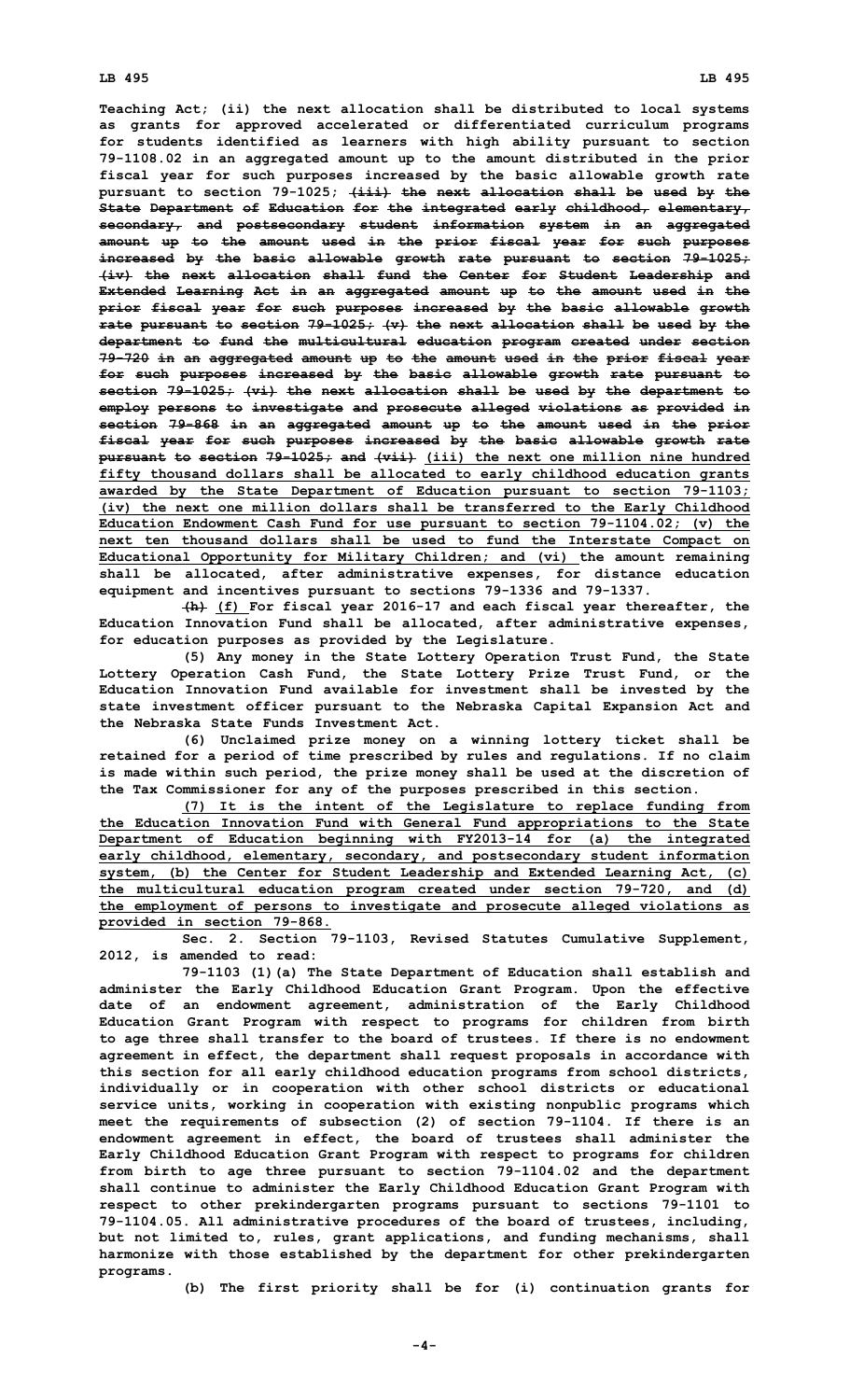## **LB 495 LB 495**

**programs that received grants in the prior school fiscal year and for which the state aid calculation pursuant to the Tax Equity and Educational Opportunities Support Act does not include early childhood education students, in an amount equal to the amount of such grant, except that if the grant was <sup>a</sup> first-year grant the amount shall be reduced by thirty-three percent, (ii) continuation grants for programs for which the state aid calculation pursuant to the act includes early childhood education students, in an amount equal to the amount of the grant for the school fiscal year prior to the first school fiscal year for which early childhood education students were included in the state aid calculation for the school district's local system minus the calculated state aid amount, and (iii) for school fiscal year 2007-08, continuation grants for programs for which the state aid calculation pursuant to the act includes early childhood education students, but such state aid calculation does not result in the school district receiving any equalization aid, in an amount equal to the amount of the grant received in school fiscal year 2006-07. The calculated state aid amount shall be calculated by multiplying the basic funding per formula student for the school district by the formula students attributed to the early childhood education programs pursuant to the Tax Equity and Educational Opportunities Support Act.**

**(c) The second priority shall be for new grants and expansion grants for programs that will serve at-risk children who will be eligible to attend kindergarten the following school year. New grants may be given for up to three years in an amount up to one-half of the total budget of the program per year. Expansion grants may be given for one year in an amount up to one-half of the budget for expanding the capacity of the program to serve additional children.**

**(d) The third priority shall be for new grants, expansion grants, and continuation grants for programs serving children younger than those who will be eligible to attend kindergarten the following school year. New grants may be given for up to three years in an amount up to one-half the total budget of the program per year. Expansion grants may be given for one year in an amount up to one-half the budget for expanding the capacity of the program to serve additional children. Continuation grants under this priority may be given annually in an amount up to one-half the total budget of the program per year minus any continuation grants received under the first priority.**

**(e) Programs serving children who will be eligible to attend kindergarten the following school year shall be accounted for separately for grant purposes from programs serving younger children, but the two types of programs may be combined within the same classroom to serve multi-age children. Programs that receive grants for school fiscal years prior to school fiscal year 2005-06 to serve both children who will be eligible to attend kindergarten the following school year and younger children shall account for the two types of programs separately for grant purposes beginning with school year 2005-06 and shall be deemed to have received grants prior to school fiscal year 2005-06 for each year that grants were received for the types of programs representing the age groups of the children served.**

**(2) Each program proposal which is approved by the department shall include (a) <sup>a</sup> planning period, (b) an agreement to participate in periodic evaluations of the program to be specified by the department, (c) evidence that the program will be coordinated or contracted with existing programs, including those listed in subdivision (d) of this subsection and nonpublic programs which meet the requirements of subsection (2) of section 79-1104, (d) <sup>a</sup> plan to coordinate and use <sup>a</sup> combination of local, state, and federal funding sources, including, but not limited to, programs for children with disabilities below five years of age funded through the Special Education Act, the Early Intervention Act, funds available through the flexible funding provisions under the Special Education Act, the federal Head Start program, 42 U.S.C. 9831 et seq., the federal Even Start Family Literacy Program, 20 U.S.C. 6361 et seq., Title <sup>I</sup> of the federal Improving America's Schools Act of 1994, 20 U.S.C. 6301 et seq., and child care assistance through the Department of Health and Human Services, (e) <sup>a</sup> plan to use sliding fee scales and the funding sources included in subdivision (d) of this subsection to maximize the participation of economically and categorically diverse groups and to ensure that participating children and families have access to comprehensive services, (f) the establishment of an advisory body which includes families and community members, (g) the utilization of appropriately qualified staff, (h) an appropriate child-to-staff ratio, (i) appropriate group size, (j) compliance with minimum health and safety standards, (k) appropriate facility size and equipment, (l) <sup>a</sup> strong family development and support component recognizing the central role of parents in their children's development, (m) developmentally and culturally appropriate curriculum, practices, and assessment, (n) sensitivity to the economic and**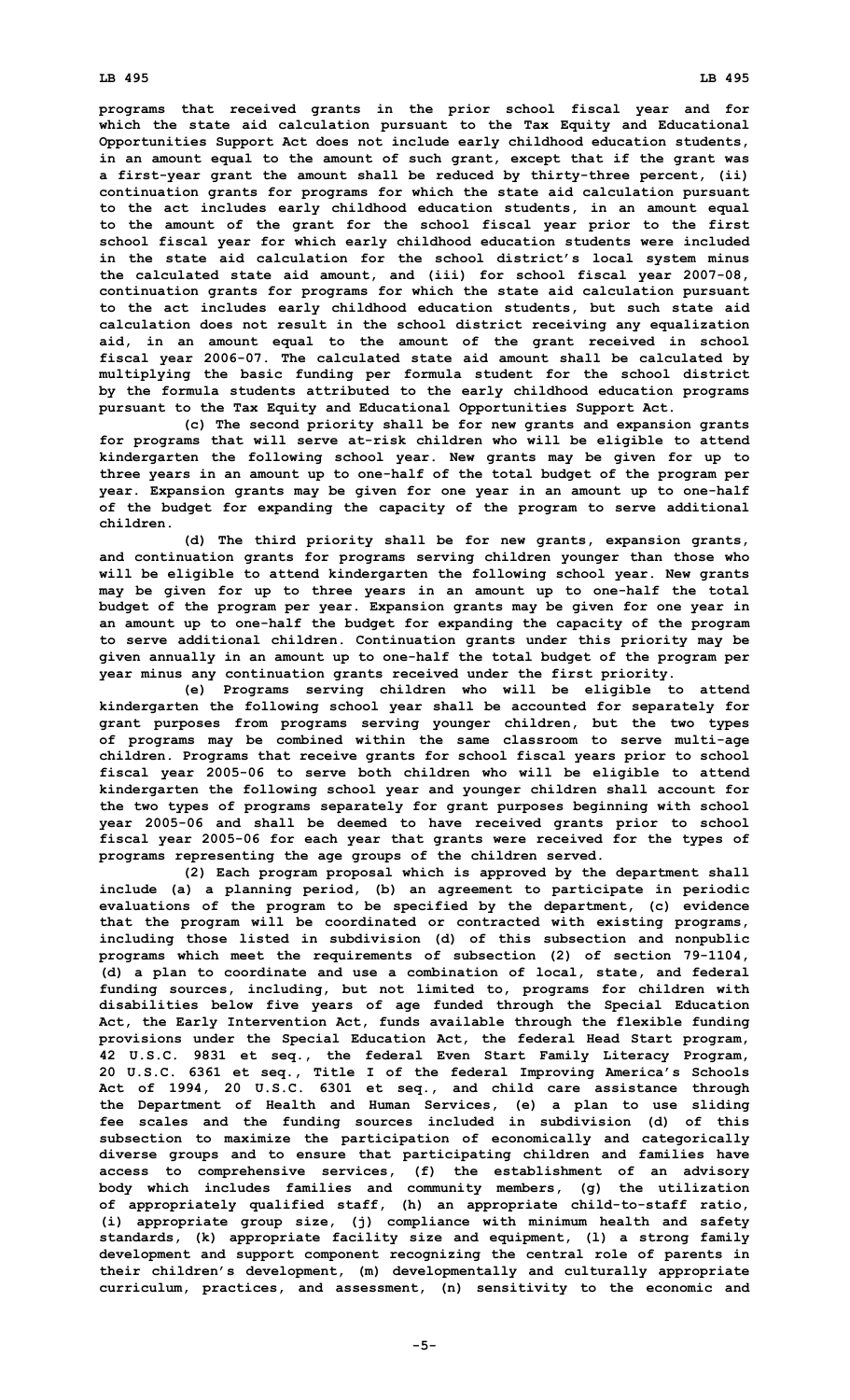**logistical needs and circumstances of families in the provision of services, (o) integration of children of diverse social and economic characteristics, (p) <sup>a</sup> sound evaluation component, including at least one objective measure of child performance and progress, (q) continuity with programs in kindergarten and elementary grades, (r) instructional hours that are similar to or less than the instructional hours for kindergarten except that <sup>a</sup> summer session may be offered, (s) well-defined language development and early literacy emphasis, including the involvement of parents in family literacy activities, (t) <sup>a</sup> plan for ongoing professional development of staff, and (u) inclusion of children with disabilities as defined in the Special Education Act, all as specified by rules and regulations of the department in accordance with sound early childhood educational practice.**

**(3) The department shall make an effort to fund programs widely distributed across the state in both rural and urban areas.**

**(4) <sup>A</sup> report evaluating the programs shall be made The department, in collaboration with the board of trustees if an endowment agreement is in effect, shall provide <sup>a</sup> report evaluating the programs to the State Board of Education and the Legislature by January 1 of each odd-numbered year. The report submitted to the Legislature shall be submitted electronically. The Education Committee of the Legislature shall hold <sup>a</sup> public hearing regarding the report. Up to five percent of the total appropriation for the Early Childhood Education Grant Program for grants administered by the department may be reserved by the department for evaluation and technical assistance for the programs.**

**(5) Early childhood education programs, whether established pursuant to this section or section 79-1104, may be approved for purposes of the Tax Equity and Educational Opportunities Support Act, expansion grants, and continuation grants on the submission of <sup>a</sup> continuation plan demonstrating that the program will meet the requirements of subsection (2) of this section and <sup>a</sup> proposed operating budget demonstrating that the program will receive resources from other sources equal to or greater than the sum of any grant received pursuant to this section for the prior school year plus any calculated state aid as calculated pursuant to subsection (1) of this section for the prior school year.**

**(6) The State Board of Education may adopt and promulgate rules and regulations to implement the Early Childhood Education Grant Program, except that if there is an endowment agreement in effect, the board of trustees shall recommend any rules and regulations relating specifically to the Early Childhood Education Grant Program with respect to programs for children from birth to age three. It is the intent of the Legislature that the rules and regulations for programs for children from birth to age three be consistent to the greatest extent possible with those established for other prekindergarten programs.**

**Sec. 3. Section 79-1104.02, Reissue Revised Statutes of Nebraska, is amended to read:**

**79-1104.02 (1) The Early Childhood Education Endowment Cash Fund, consisting of the interest, earnings, and proceeds from the Early Childhood Education Endowment Fund and the earnings from the private endowment created by the endowment provider, funds transferred from the Education Innovation Fund pursuant to section 9-812, and any additional private donations made directly thereto, shall be used exclusively to provide funds for the Early Childhood Education Grant Program for at-risk children from birth to age three as set forth in this section.**

**(2) Grants provided by this section shall be to school districts and cooperatives of school districts for early childhood education programs for at-risk children from birth to age three, as determined by the board of trustees pursuant to criteria set forth by the board of trustees. School districts and cooperatives of school districts may establish agreements with other public and private entities to provide services or operate programs.**

**(3) Each program selected for <sup>a</sup> grant pursuant to this section may be provided <sup>a</sup> grant for up to one-half of the total budget of such program per year. Programs selected for grant awards may receive continuation grants subject to the availability of funding and the submission of <sup>a</sup> continuation plan which meets the requirements of the board of trustees.**

**(4) Programs shall be funded across the state and in urban and rural areas to the fullest extent possible.**

**(5) Each program selected for <sup>a</sup> grant pursuant to this section shall meet the requirements described in subsection (2) of section 79-1103, except that the periodic evaluations of the program are to be specified by the board of trustees and the programs need not include continuity with programs in kindergarten and elementary grades and need not include instructional hours that are similar to or less than the instructional hours for kindergarten.**